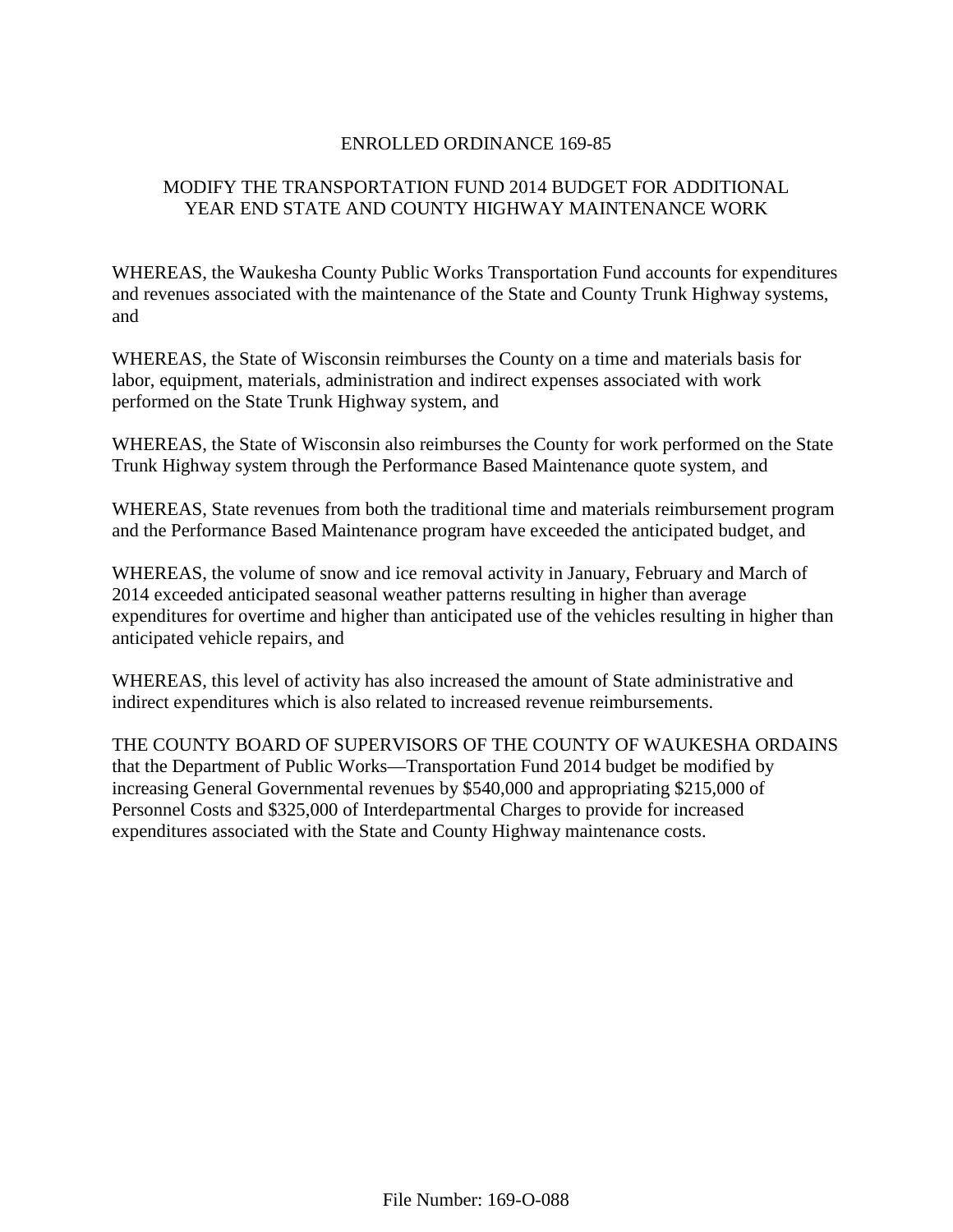### MODIFY THE TRANSPORTATION FUND 2014 BUDGET FOR ADDITIONAL YEAR END STATE AND COUNTY HIGHWAY MAINTENANCE WORK

Presented by: **Public Works Committee** 

lank W. Suren

David W. Swan, Chair

athleen M. Cummings

Keith Hammitt

Robert L. Kolb

**Richard Morris** 

Carl Pettis

**Steve Whittow** 

Approved by: **Finance Committee** 

James C. Dennis es A. Heinrich, Chair Eric Highum

**Richard Morris** 

**Larry Nels** 

Duane E. Paulson

**Steve Whittow** 

illiam J. Zaborowski

The foregoing legislation adopted by the County Board of Supervisors of Waukesha County, Wisconsin, was presented to the County Executive on:

 $12116114$ alus Rauses Date: Kathleen Novack, County Clerk

The foregoing legislation adopted by the County Board of Supervisors of Waukesha County, Wisconsin, is hereby:

Approved:  $\overrightarrow{K}$ Vetoed:  $12 - 22 - 16$ Date:

Daniel P. Vrakas, County Executive

169-O-088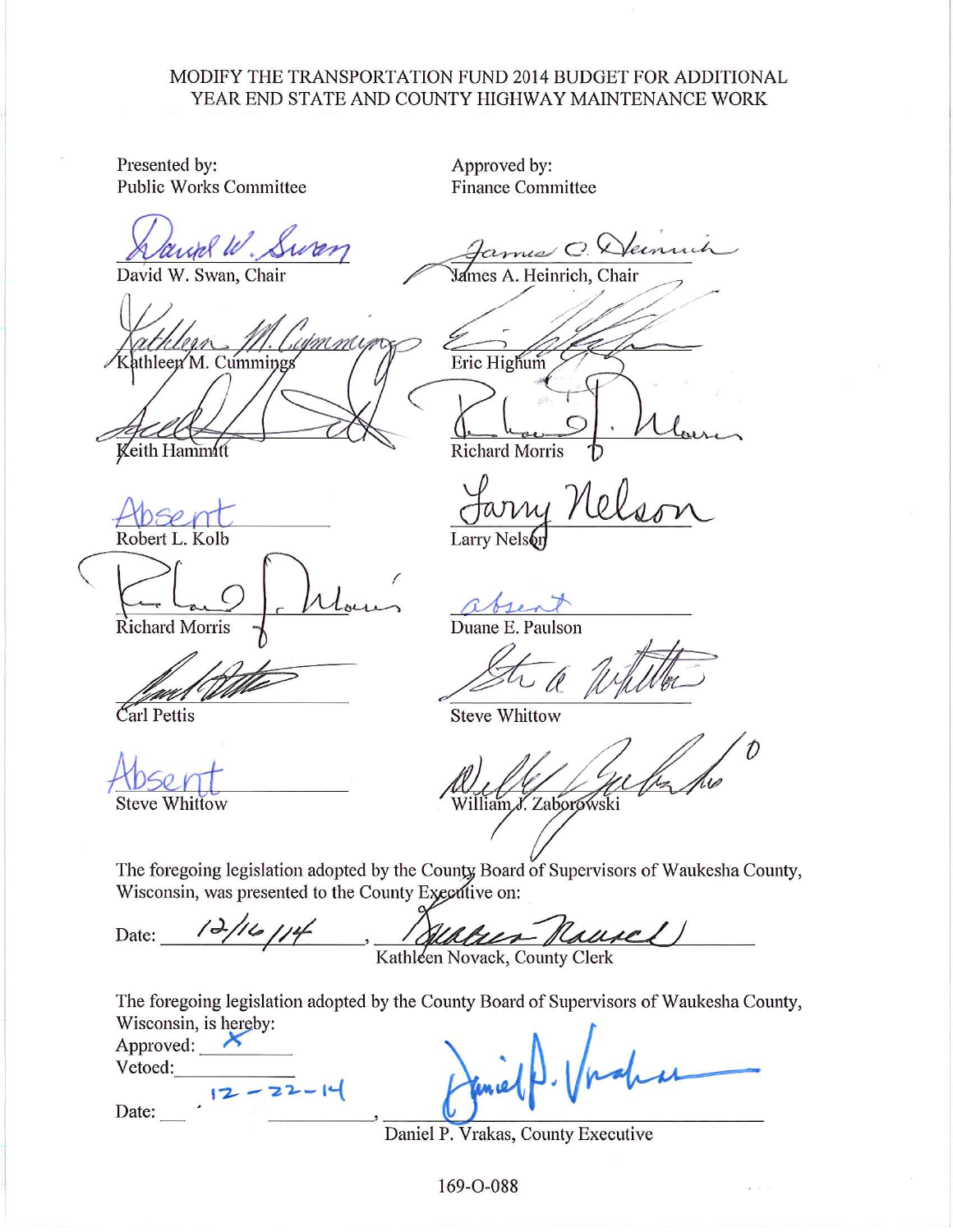#### **FISCAL NOTE**

## MODIFY THE TRANSPORTATION FUND 2014 BUDGET FOR ADDITIONAL YEAR END STATE AND COUNTY HIGHWAY MAINTENANCE WORK

This ordinance appropriates additional revenue and expenditure authority of \$540,000 in the 2014 Department of Public Works - Transportation Fund budget to cover higher-thananticipated highway maintenance costs resulting from the severe winter weather season experienced during the first quarter of 2014.

In particular, personnel costs are anticipated to be about \$215,000 above the adopted budget. largely from higher overtime costs. Also, interdepartmental charge expenses are projected to be about \$325,000 over the adopted budget, mainly due to additional repair and maintenance work needed from the Central Fleet Division by about \$264,000. (Similarly, the Central Fleet Division is proposing an ordinance to appropriate a portion of these estimated above budget revenues to cover their above budget parts and vehicle service costs.) Charges of \$61,000 for higher cost recovery cross-charges between the County and State Highway Operations programs are the remaining amount above budget.

The additional requested expenditure authority is funded partially with \$475,000 of higher-thanbudgeted State revenue, reimbursed on a time and materials basis for labor, equipment, administration and indirect costs associated with work performed on the State Trunk Highway system.

Remaining costs are covered through another \$65,000 of above-budget revenue achieved through the newly piloted Performance-Based Maintenance (PBM) quote system. During July 2014, the County Board authorized the Department of Public Works to participate in the PBM pilot program (Enrolled Ordinance 169-36) for State projects including shouldering, bridge deck sealing, and rout and seal work. As noted by Department staff at the time, revenues were conservatively budgeted in the ordinance for this first-time project.

This ordinance does not result in any additional direct tax levy impact.

Linda Witkowski

Linda G. Witkowski **Budget Manager** 11/21/2014

| Referred on: $11/26/14$ | File Number: 169-O-088 | Referred to: $PW-FI$ |
|-------------------------|------------------------|----------------------|